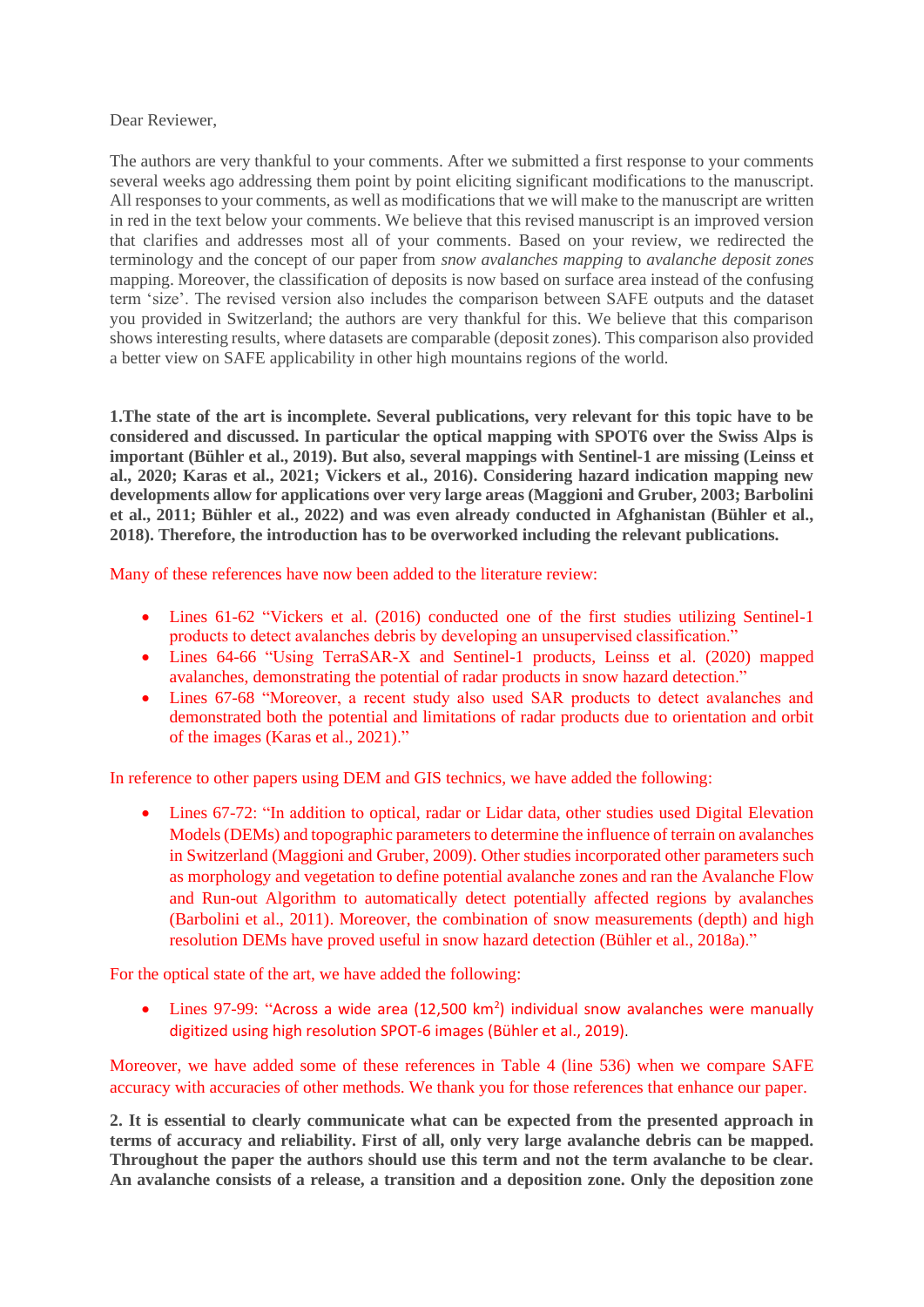**can be partially mapped. There are several problems for example if the avalanche debris is covered by soil / rock or wood (The NDSI is reduced and the deposit is not mapped as avalanche). There is now information on how many avalanches deposited onto one mapped deposit. Typically, this happens several times a year. In the river basins there is often complex terrain with a lot of cast shadow leading to missed avalanche debris. All these uncertainties lead to a very limited reliability of the presented approach. Therefore, it is not eligible to draw all the statistics from the mapped debris as the authors do in the results. These statistics are strongly biased and not reliable. Applying them for hazard mapping or the planning of mitigation measures could be very dangerous.**

We thank you for your comment related to the terminology used in our paper. We have modified snow avalanches to avalanche depositional zones or deposits throughout the manuscript (in red in the text). Moreover, based on your comment, we have decided to change the title as follows: "Snow Avalanche Frequency Estimation (SAFE): 32 years of monitoring remote avalanche depositional zones in Afghanistan". We believe that this title better reflects what SAFE does.

As for avalanche structure, it was already explicitly articulated that SAFE only maps deposition zones: "These zones are indeed detectable by delineating the depositional zones of the avalanches (not their release or transition zones);" lines 175-176.

As for snow avalanche deposits that may have been missed using NDSI, we agree that SAFE can omit snow avalanche deposits as already acknowledged in line 268: "Another source of error arises when SAFE cannot detect avalanches depositional zones due to a dark color on the snow surface associated with surface debris or a debris flow on top of the avalanche." However, because of the advantage of our long-term data base, if SAFE misses an event in one year, the model systematically looks at each pixel in every year – in our case, 32 times (i.e., 32 years of data). Thus, frequently impacted areas will be identified even if events in a few years are missed due to shadows or debris flows. Thus, as we answered in our previous response to this review, we disagree that our statistics are 'not reliable'.

Regarding the comment that the application of this model 'could be very dangerous', as we wrote in the first response to your comment, we completely disagree with this value judgement. SAFE is one model, if not the first attempt, to map areas at avalanche risk across large scales and on over long time periods in this remote, high mountain region. As specifically mentioned in the paper, we looked at avalanche deposits on foot slopes where human settlements are most vulnerable to snow avalanches. SAFE does not examine mid- to upper-slope terrain because in mountainous Central Asia, as well as proximate mountain regions, these upper slope areas are not occupied by humans or their activities during winter. Only foot slopes represent an area at risk; high mountain winter recreational activities – e.g., skiing, and other winter tourism activities – are virtually non-existent in this vast mountain region. What matters in our region, such as Badakhshan, is the location and frequency of avalanche deposits on villages, roads and, to some extent, streams. SAFE represents a very needed model in this region because it can be freely replicated and used with minimal resources to determine which villages and roads are at frequent risk. This is the advantage of our long-term (albeit less accurate than SPOT) database. In our work here on the border of Afghanistan, we frequently experience road blockages and the isolation of villages for several days because of avalanche deposits. This issue is a higher priority in Central Asia and the surrounding mountain regions than detailed mapping of avalanches on upper slopes.

**3. To assess the mentioned uncertainties and potential biases we recommend to test the algorithm with the most complete and accurate avalanche dataset mapped with SPOT6 imagery over the swiss Alps in 2018 and 2019 (Bühler et al., 2019; Hafner and Bühler, 2019) https://www.envidat.ch/dataset/spot6-avalanche-outlines-24-january-**

**2018;https://www.envidat.ch/dataset/spot6-avalanche-outlines-16-january-2019. This exercise could bring clarity into very important questions and help to assess the potential of the presented approach.**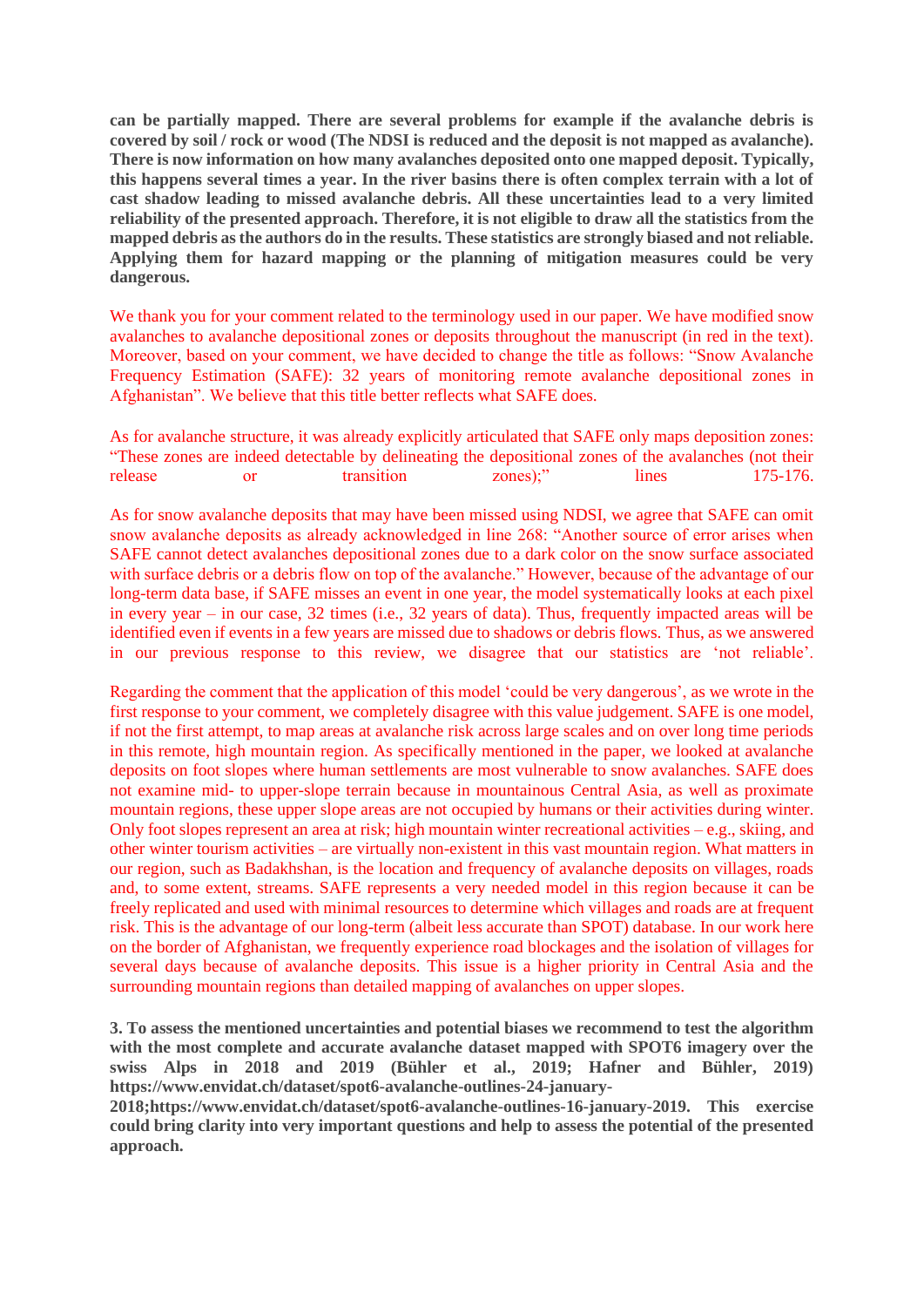First of all, the authors would like to thank the reviewer for allowing us access to this very interesting dataset in Switzerland. Hence, we have conducted the comparison between the outputs of SAFE and SPOT-6 outlining method. A totally new paragraph, plus a table, have been added to the manuscript. Based on the comment by Reviewer 2, we have decided to move the validation sections (including SAFE/SPOT comparison) to the beginning of the Results section - sub-sections 3.1 and 3.2. While we believe that the two datasets (SAFE/SPOT) are quite different as explained in the following paragraph, this comparison provides some interesting results. The comparison actually helped us to be more specific about the best use of SAFE. SAFE is more applicable in high mountains (Himalaya, Tien Shen, Hindu Kush, Karakoram, Andes…) where avalanches depositional zones remain longer compared to lower elevation mountains. And, interestingly, these mountain ranges are mostly within impoverished regions. Hence, from the title new version in comment 2, we have modified again the paper title as follows: "Snow Avalanche Frequency Estimation (SAFE): 32 years of monitoring remote avalanche depositional zones in high mountains of Afghanistan". Related to this, we have added two sentences, one in the Introduction and one in the Conclusion, noting that SAFE is more applicable for high mountain regions:

- lines 113-115 "SAFE is applicable in any high mountains of the world, such as Tien Shen, Himalaya, Hindu Kush, Karakoram or Andes, but not restricted to these, where snow avalanches deposits can be detected every year by satellite images for a long time before completely melting."
- and lines 553-555 "Moreover, the application of SAFE in Afghanistan, compared to its application in Switzerland, showed that the script can be applied worldwide, especially in high mountains (above 4000 m) since deposit zones are still detectable in late spring at those elevations."

Moreover, this comparison more precisely elucidates the goal of SAFE, which is mapping avalanche deposits, rather than the continuum from initiation to runout.

The results of the comparison between SAFE/SPOT are presented as follows lines 304-341:

## *"3.2 SAFE outputs compared with outlined avalanches using SPOT-6 images*

As a potential method of strengthening our testing of SAFE, outputs of our model were compared with a method that applied a more precise and expensive remote sensing product in Switzerland in 2018 (Bühler et al., 2019). The Swiss area encompassed 12,500 km² where more than 18,000 snow avalanches were manually digitized using very high-resolution products SPOT-6 images (in January 2018). While our dataset is quite different from the Swiss data, the objective of this comparison was to assess how many snow avalanche deposits SAFE could detect compared to the approach using SPOT-6 (Table 3).

## **Table 3. Comparison of snow avalanches deposits zones between SAFE outputs (April to June 2018) and manual digitization using high-resolution SPOT-6 images in Switzerland in January 2018\***

| <b>Method</b>                                                            | <b>Number</b><br>polygons | of | snow Area of snow polygons<br>(m <sup>2</sup> ) |
|--------------------------------------------------------------------------|---------------------------|----|-------------------------------------------------|
| <b>SPOT</b> digitization                                                 | 7574                      |    | 362, 187, 741                                   |
| <b>SAFE</b> detection                                                    | 9948                      |    | 494,454,599                                     |
| Overlapping<br>SPOT-                                                     |                           |    |                                                 |
| <b>SAFE</b>                                                              | 2194                      |    | 223,907,868                                     |
| $T_{\text{data}}$ heard on $(D_{\text{theta}}^{n})_{\text{data}} \geq 1$ |                           |    |                                                 |

\*SPOT data based on (Bühler et al., 2019)

Importantly, not all avalanches manually digitized on SPOT-6 images were comparable to SAFE results. To make this comparison more consistent, we clipped the outlined avalanches with the valley bottom mask used in SAFE. Following this modification, the SPOT-6 digitization process identified 7574 avalanches deposits in valley bottoms compared with 9948 by SAFE. Overlapping these two datasets, we found that both approaches detected 2194 deposit zones in common. Much of this discrepancy is due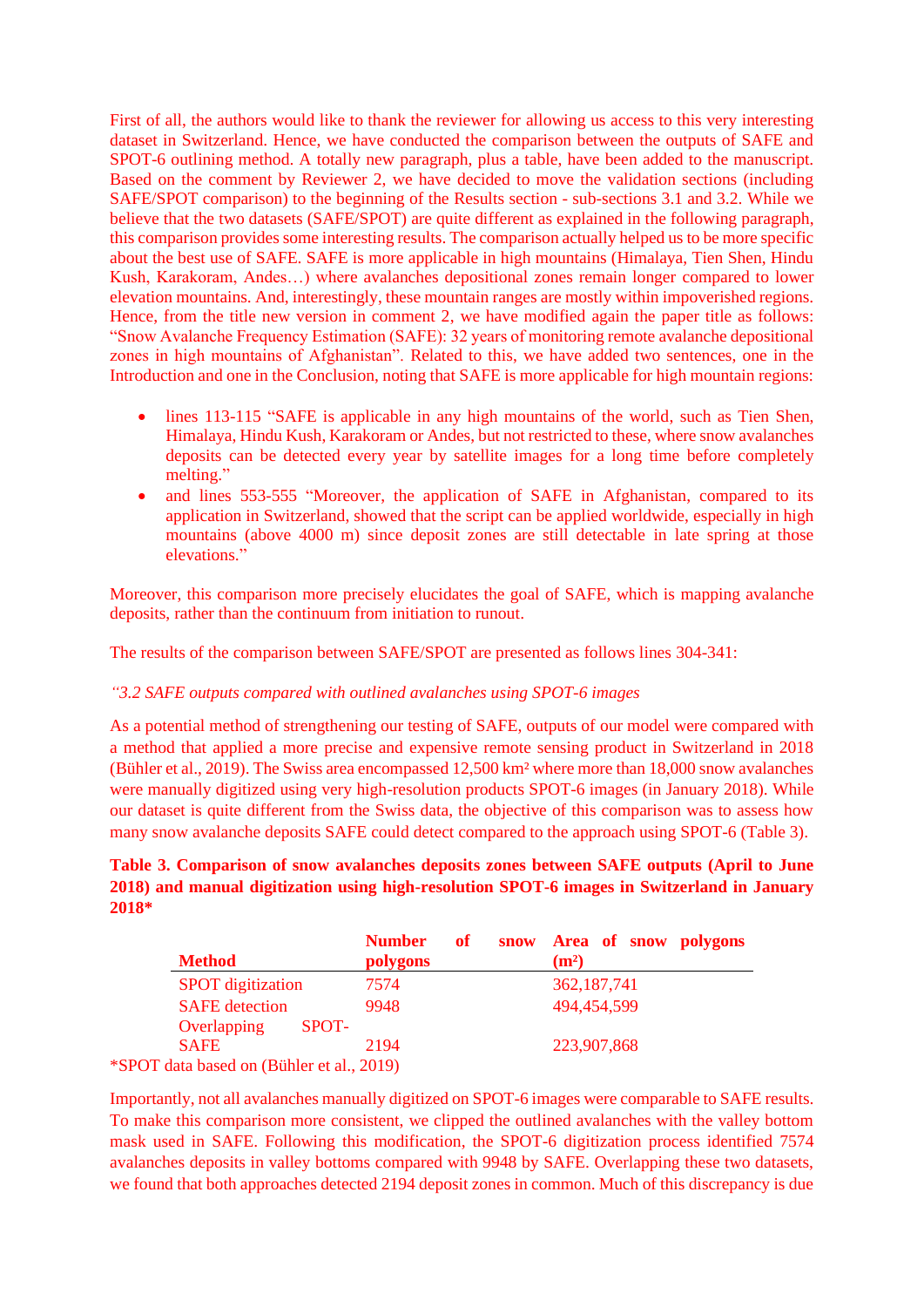to the timing of SAFE images, which examine deposits that remain in late spring and early summer, whereas SPOT digitization covered only January. The larger number of snow deposits detected by SAFE occur during late season snow avalanches that impact valleys. This suggests that SAFE could not detect all January snow deposits because many of those already melted by the time of SAFE detection (early April to late June in the Swiss case). In addition, optical image quality strongly depends on cloud cover that may cause avalanches to be obstructed. For instance, we could not compare the 2019 SPOT-6 derived dataset in eastern Switzerland (Hafner et al., 2021) due to cloudy images at the end of winter and early spring because these snow avalanches had already melted, implying that SAFE is more suitable for high mountain areas (>4000 m) where snow deposits remain longer in valleys, thus inflicting greater damages and obstructions. Using LANDSAT images, SAFE somewhat circumvents this problem of cloud cover by assessing many years of data (in our case 32 y). However, SAFE does not distinguish individual events and considers overlapping snow deposits as one, in contrast to SPOT-6 which distinguishes these as discrete events. This, in addition to the different methods and spatial resolution difference between SAFE and SPOT, explains the somewhat low number of overlapping snow deposits between SAFE and SPOT. Moreover, the SPOT digitization procedure found a total avalanche area of 362,187,741 m² in January, while SAFE detected 494,454,599 m² of deposits at the end of the avalanche season, including 223,907,868 m² in common. The area detected by SAFE is naturally larger than SPOT-6 since SAFE maps all detectable deposits at the end of the winter. Moreover, SAFE did not detect the small avalanches of January that rapidly melted after they occurred. The polygons extracted by SAFE using Landsat images are obviously coarser than those outlined with SPOT-6 images, which partly explains the low number of overlapping snow deposit zones, but a much more comparable detected area (62%) between the two methods. Much of the discrepancy is related to SAFE's inability to detect individual events and missing deposits that rapidly melt (mostly from the early winter snow avalanches), as well as the very different resolution of these products."

**4. The snow avalanche size classification is totally flawed with respect to reality/ methodology. According to the definition of the EAWS (https://www.avalanches.org/standards/avalanchesize/#largeavalanche) size is mostly defined by volume, runout-length and destruction potential: so basically only avalanches larger than size 3 (large to extremely large) have potential to even reach those places where they are later detected with enough snow for it to remain until summer, Additionally, as the authors state they cannot separate single events, a size classification with the same classes as assigned to whole avalanches shortly after their release is nonsensical also as the area covered in gullies usually means a lot more volume than one would think. This makes methodologically no sense as well as everything derived from this (whether as category or as size).**

We understand and appreciate your comment about avalanche size classification. Indeed, we unfortunately do not have any data on avalanche volume, and we admit that our terminology 'avalanches size' is confusing. We however believe that the classification of the cumulative avalanche deposits could be relevant information to highlight and rank the most vulnerable areas. Valleys with large 'size' events represent more vulnerable areas impacted by repetitive avalanches than 'small size' events. And if one valley bottom is affected by only one, but a very large avalanche, SAFE will still be able to identify it as a single large event, since SAFE maps the cumulated avalanche deposits. In addition, we noticed that the avalanches mapped using SPOT-6 images in Switzerland (https://www.envidat.ch/dataset/spot6 avalanche-outlines-24-january-2018;https://www.envidat.ch/dataset/spot6-avalanche-outlines-16 january-2019) were actually also classified by size (m²), so the point about the 'flawed classification' raised by the reviewer is confusing and somewhat contradictory compared to this Swiss data. To address this issue, we have changed 'size' to 'surface area' in the manuscript wherever needed (text and Figure 11).

**5. It is not clear why only Landsat is used. Sentinel-2 imagery would also be a big help for the presented approach (even though only available from 2015). What about the potential of other systems such as PLANET? This should be discussed.**